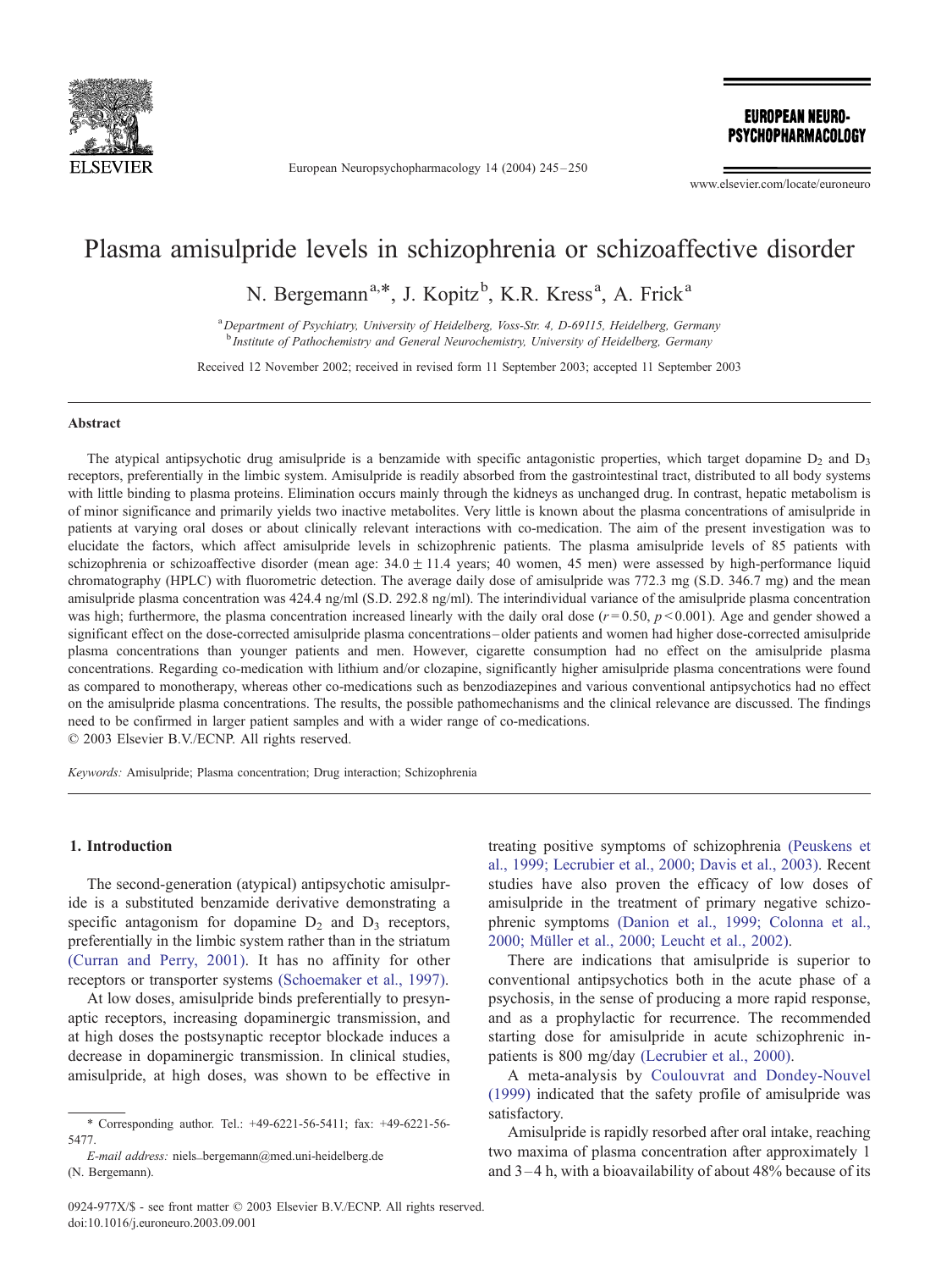low first-pass metabolization. The drug shows a rate of protein binding of about 16%. A steady state is reached after 2 –3 days. The elimination half-life has been found to be 12 h. Amisulpride is metabolized in the liver to only a minor degree, yielding only two inactive metabolites. The drug is predominantly eliminated via the kidneys ([Lambert and](#page--1-0) Naber, 1999).

To date, little is known about the significance of plasma concentrations of amisulpride for therapy (cf. [Caccia, 2000\)](#page--1-0) and whether there is any correlation with clinical effectiveness in patients at various oral doses.

The aim of the present study was to elucidate the factors, which affect amisulpride plasma concentrations in schizophrenic patients. For this purpose, the following questions were addressed:

- 1. What amisulpride plasma concentration ranges are observed when therapy is guided by clinical impression?
- 2. How do daily dose and plasma levels of amisulpride correlate?
- 3. How do the variables gender, age, cigarette consumption and relevant co-medications affect the amisulpride plasma concentration?

## 2. Methods

#### 2.1. Study sample

Plasma levels of amisulpride were determined at regular intervals in 85 in-patients being treated at the Department of Psychiatry at the University of Heidelberg (age: mean  $\pm$ standard deviation  $[M \pm S.D.] = 34.0 \pm 11.4$  years, range 18 –64 years; 40 women, 45 men).The patients were receiving amisulpride for treatment of either a schizophrenic psychosis (ICD 10: F20.0–20.9) or a schizoaffective disorder (ICD 10:  $F25.0-25.9$ ). Of the patients, 34 were smokers and 46 non-smokers (no information for 5 patients). For each patient, 1 up to a maximum of 29 tests were carried out  $(M \pm S.D. = 6.5 \pm 5.8)$  – in a few patients, a large number of tests were carried out because they were hospitalized for a long period or because of a relapse and re-hospitalization; for some of them, repeated measurements were carried out over a longer period of time on an outpatient basis. All in all, 504 test results are available, 51 under amisulpride monotherapy.

For 64 patients, the most recent result from examinations performed close to discharge, and thus representative of a stable clinical improvement, was used for further analysis. In the remaining patients, amisulpride was discontinued because of adverse side effects  $(n=3)$ : extrapyramidal side effects, galactorrhea and weight gain) or due to lack of effectiveness  $(n=7)$ ; 11 patients were still receiving treatment in the hospital and tolerating the medication well. There was no difference in the amisulpride plasma concentration among these four groups.

#### 2.2. Blood specimens and laboratory analysis

Blood was drawn for drug monitoring under steady-state conditions, i.e., the daily dose had not been changed for at least 7 days, between 8 and 9 a.m., i.e.,  $10-24$  h after the last oral dose of amisulpride.

The plasma amisulpride concentrations were assessed after solid phase extraction by high-performance liquid chromatography (HPLC) with fluorometric detection as described by [Malavasi et al. \(1996; cf. Bohbot et al.,](#page--1-0) 1987). The chromatographic equipment consisted of a HD2-400 pump (Besta, Wilhelmsfeld, Germany), a 5-µm Hypersil C18 column  $(150 \times 4.6$  mm I.D., Ziemer Chromatographie, Mannheim, Germany), a spectrofluorometric LC detector model Shimadzu Rf-551 equipped with a 12- Al quartz cell and a HPLC data processor model Shimadzu C-R5A. Spiked human plasma samples were used to validate the assay. Detection limit was 2 ng/ml. Linear calibration curves were obtained from 2 to 800 ng/ml. Samples containing higher concentrations were diluted prior to the assay. The intraassay precision was determined by analyzing five spiked plasma samples at different concentrations, ranging from 20 to 800 ng/ml. Intraassay accuracy was always between 93% and 108%, and intraassay precision was always better than 9%. The amisulpride recovery from spiked samples was  $79.8 +$ 2.2% and  $81.9 + 2.5%$  at 50 and 400 ng/ml. The pharmacokinetics of the two enantiomers and the racemic mixture have been shown to differ for amisulpride, which is a chiral drug [\(Rosenzweig et al., 2002\).](#page--1-0) The analytical method applied in the present study is an achiral procedure; thus, our data do not distinguish between the two enantiomers and represent plasma levels of the amisulpride racemate.

#### 2.3. Biometrics

In addition to descriptive statistics, a covariance analysis was carried out to analyze the effects of gender and cigarette smoking behavior as independent variables on the dose-corrected amisulpride plasma concentration, using age as a covariate. For comparison of the dose-corrected amisulpride plasma levels of patients under different comedication and/or amisulpride monotherapy, Mann –Whitney tests were carried out. The Pearson correlation coefficient was used for bivariate analysis of the relationship between amisulpride daily dose and plasma level of amisulpride.

# 3. Results

The average daily dose of amisulpride in the 85 patients enrolled in the study was 772.3 mg (S.D. 346.7 mg); the range was 150-1600 mg/day. The mean plasma level of amisulpride amounts to 424.4 ng/ml (S.D. 292.8), ranging